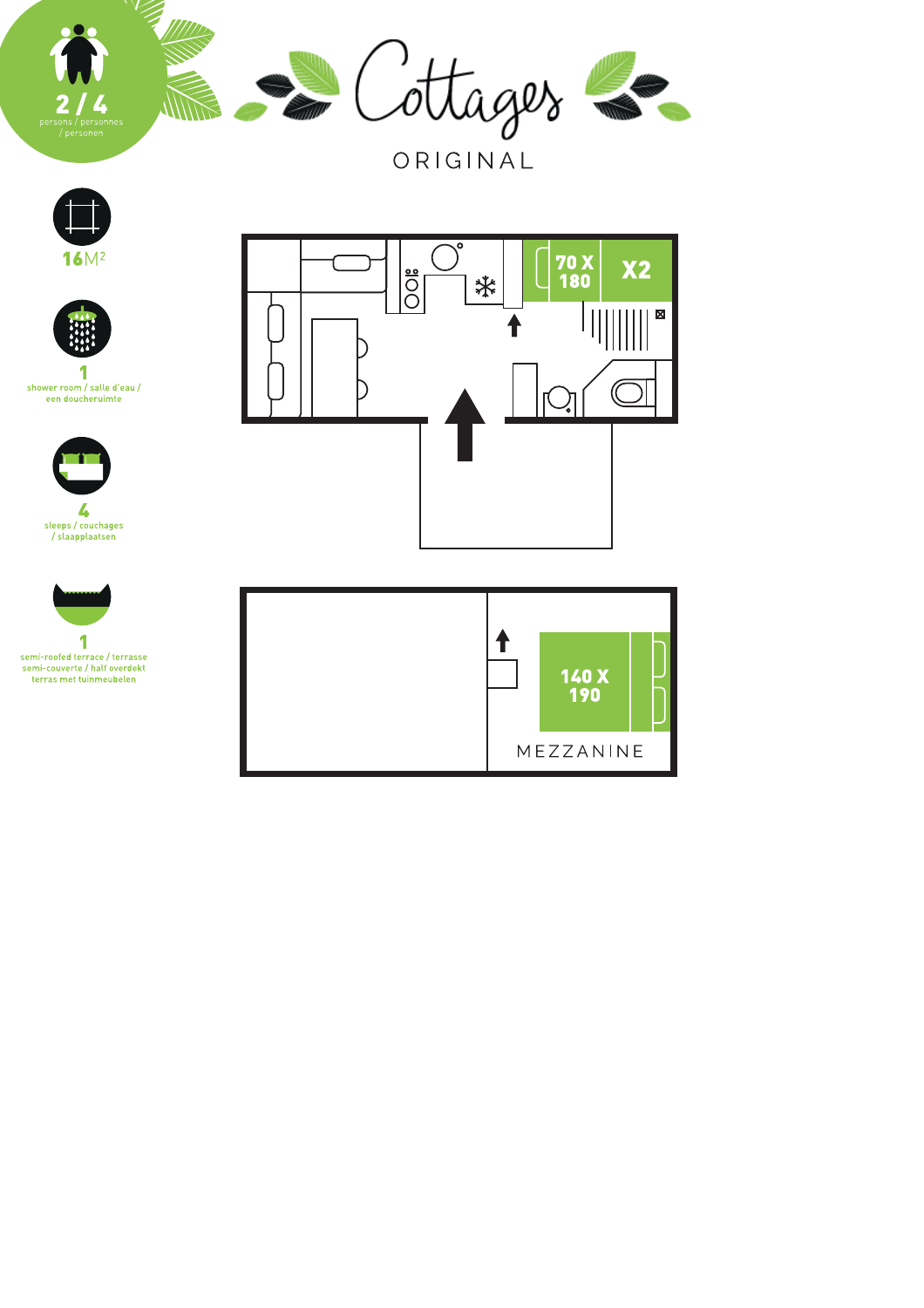

## Inventaire - Inventory

| Désignation                                                                | <b>Nombre</b>  | Désignation                            | <b>Nombre</b>  |
|----------------------------------------------------------------------------|----------------|----------------------------------------|----------------|
| <b>Designation</b>                                                         | <b>Number</b>  | <b>Designation</b>                     | <b>Number</b>  |
| Assiettes plates / creuses / à dessert<br>Dinner plates / hollow / dessert | 6              | Couettes simples<br>Singles duvets     | $\overline{2}$ |
| Tasses à cafés et coupelles / verres à eau                                 | 6              | Couettes doubles                       | 1              |
| Coffee cups and cups / water glasses                                       |                | Doubles duvets                         |                |
| Mugs / bols                                                                | 4              | Oreillers                              | 4              |
| Mugs / cups                                                                |                | Pillows                                |                |
| Couteau à pain / couteau à viande                                          | 1              | Micro-onde + cloche                    | 1              |
| Bread knife / carving knife                                                |                | Microwave + bell                       |                |
| Couteaux à dents                                                           | 4              | Grille-pain / cafetière / bouilloire   | 1              |
| <b>Teeth knives</b>                                                        |                | Toaster / coffee / kettle              |                |
| Couteaux ronds                                                             | 6              | Radio                                  | 1              |
| Round knives                                                               |                |                                        |                |
| Fourchettes / cuillères à soupe / cuillères à                              |                | Pousse mousse / dosette sol            |                |
| café                                                                       | 6              | Soap dispenser / pod floor             | 1              |
| Forks / spoons / teaspoons                                                 |                |                                        |                |
| Tire-bouchon / décapsuleur / ouvre boîtes /                                |                |                                        |                |
| économe / ciseaux                                                          | 1              | Seau à composter                       | 1              |
| Corkscrew / bottle opener / tin opener /                                   |                | Compost bucket                         |                |
| peeler / scissors                                                          |                |                                        |                |
| Range couverts                                                             | 1              | Balais / balais espagnol               | 1              |
| Cutlery tray                                                               |                | Brooms / mop                           |                |
| Louche / cuillère en bois                                                  | 1              | Etendoir à linge                       | 1              |
| Ladle / wooden spoon                                                       |                | Drying rack                            |                |
| Essoreuse à salade / saladier                                              | 1              | Paillasson                             | 1              |
| Salad spinner / salad bowl                                                 |                | Doormat                                |                |
| Egouttoir à légumes ou à pâtes                                             | 1              | Seau à serpillère                      | 1              |
| Drainer vegetables or pasta                                                |                | Mop bucket                             |                |
| Poêle + couvercle                                                          | 1              | Balayette / pelle                      | 1              |
| Stove + lid                                                                |                | Dustpan                                |                |
| Casserole + couvercle                                                      | 1              | Poubelle salle de bain / cuisine       | 1              |
| Saucepan with lid                                                          |                | Dustbin bathroom / kitchen             |                |
| Faitout + couvercle                                                        | $\overline{2}$ | Sac de tri                             | 1              |
| Stewpot + lid                                                              |                | Recycling bag                          |                |
| Plateau / dessous de plat / planche à                                      | 1              | Cendrier                               |                |
| découper / plat                                                            |                | Ashtray                                | 1              |
| Tray / trivet / cutting board / dish                                       |                |                                        |                |
| Bac à glaçons / pichet                                                     | 1              | Cintres                                | 4              |
| Ice cube tray / pitcher                                                    |                | Hangers                                |                |
| Chaises extérieures                                                        | 4              | Tabourets noirs<br><b>Black stools</b> | $\overline{2}$ |
| Outdoor chairs                                                             |                |                                        |                |